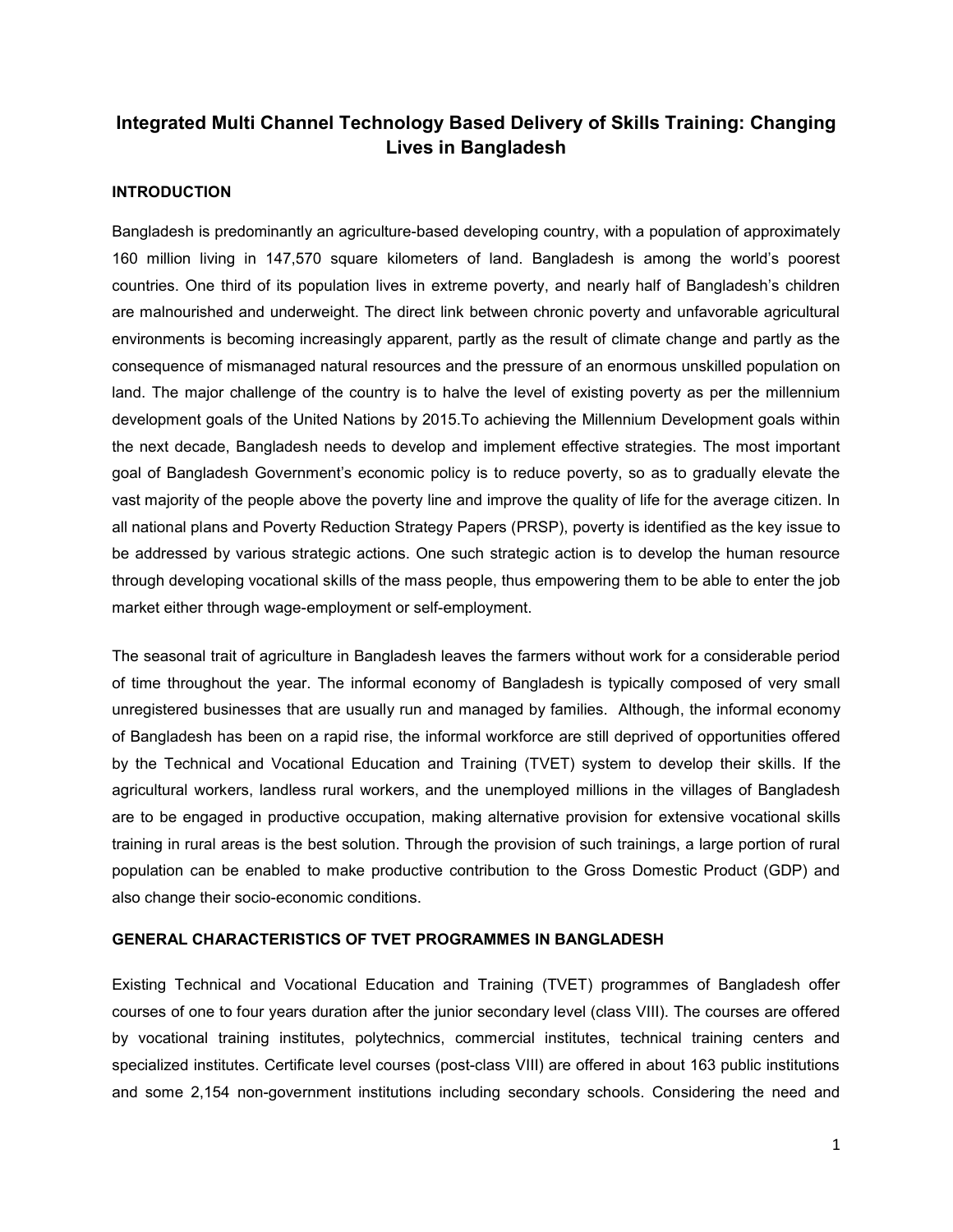magnitude of the population, the present capacity of the TVET system in the country is very much inadequate. Limited opportunities for vocational and technical skill development are the defining characteristic of this sub-sector. At present, private sector and NGO investments in technical and vocational skill training is insufficient due to the lack of resources, expertise and experience. TVET mainly serves young males who have completed at least the eighth grade. The existing TVET system rules out those who do not survive in the education system up to grade VIII.

#### **CONTRIBUTION OF DHAKA AHSANIA MISSION IN THE TVET SECTOR**

Dhaka Ahsania Mission (DAM), established in 1956, since the early onsets of its development drive has focused on education, and has operated various non-formal education programs for different groups of people. DAM has been working in the TVET sector for many years and has developed institutes for providing diploma on various trade courses as well as established several vocational training institutes in different parts of Bangladesh for offering short skills training courses. In addition, DAM is organizing short training courses for both urban and rural male and female who do not have the requisite education qualification to attend formal training courses. One of the major obstacles DAM faced in conducting large scale skills training is the unavailability of skilled instructors/trainers, especially in the rural and remote areas, where concentration of poor people who needs the skills training most is higher.

## **RATIONAL FOR A NEW STRATEGIC INTERVENTION**

It should be recognized by all that, skills development cannot be the sole agenda of the formal TVET alone. Skills can be acquired through all levels of education and training, occurring in formal, non-formal, informal and on-the job-settings. There should be a wide range of modalities of delivery and organizational and institutional mechanism to address the needs of diverse clientele groups for developing livelihood skills.

In Bangladesh large and medium scale industrial sectors are not flourishing in accordance to the need of the country, as a consequence of sole dependence on the agriculture sector for employment and income. Bangladesh suffers from high level of unemployment and disguised unemployment, which is further worsening due to high population growth rate. Creation of employment opportunities for the rural poor in the non-farm industrial sector is instrumental in eradicating poverty. To more effectively manage its human resources and develop an integrated approach for skills development, there is a need to think beyond state controlled TVET system and emphasis must be given on varied types of non-formal training approaches for skills development.

At present, the strength of conventional vocational skills training institutions can satisfy only a small portion of the huge skills development demand of Bangladesh. This system does not reach out to people of all ages and location, especially those in the remote and non accessible areas. Most of the poor people cannot afford to get training from formal skills training centers either due to the physical distance of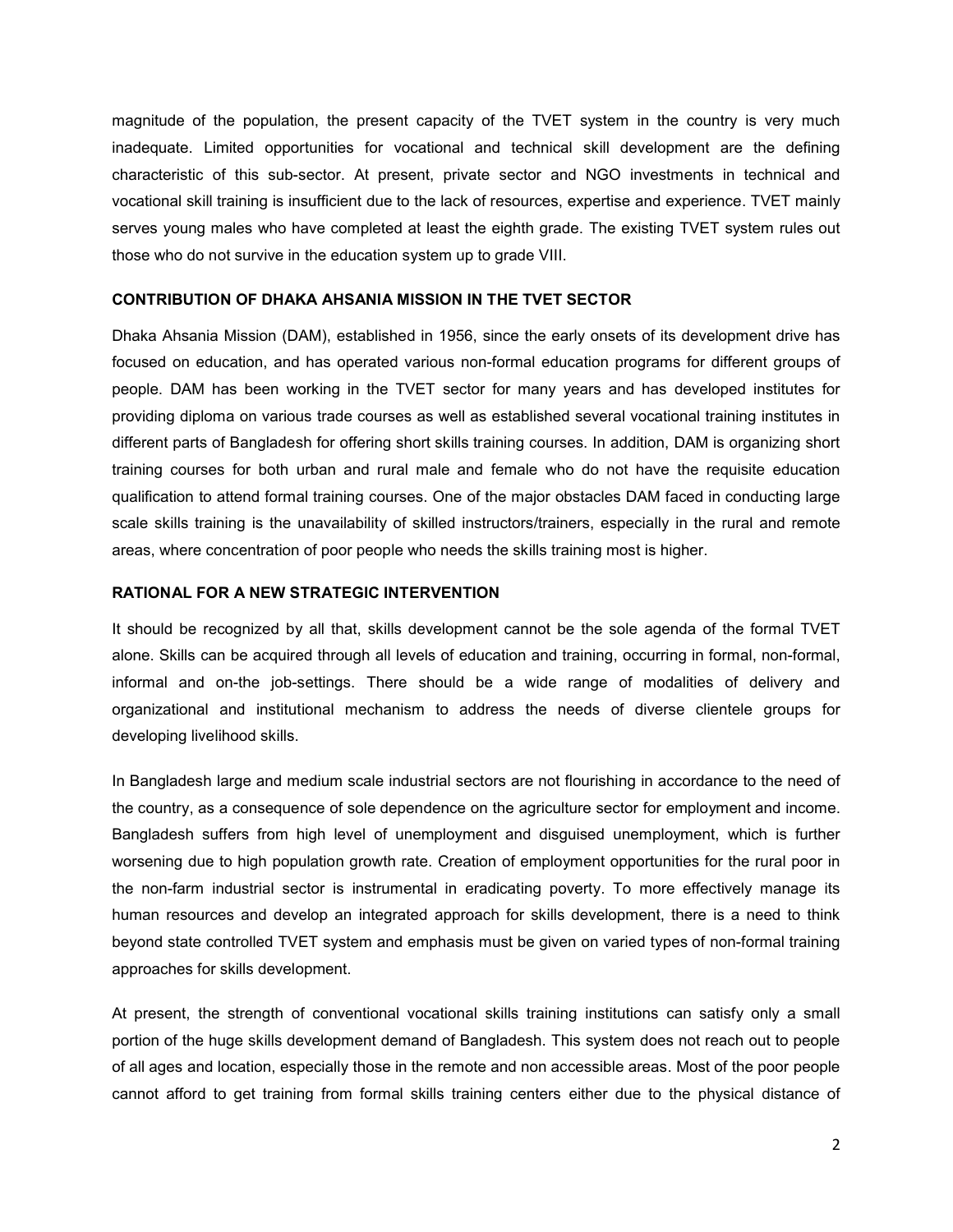training institutions from their locality or due to their poor economic conditions. Social barriers also work as a restraint, especially for women. On the other hand, it is very difficult and costly to get qualified trainers and set up village level vocational training institutes to meet this demand.

In convergence with Bangladesh government's commitment towards the use of ICT for educational purpose, the National Strategy for Accelerated Poverty Reduction has recognized the need of improving the country's knowledge base using education, training and research, and it also emphasizes on the importance of ICT as an invaluable enabler towards achieving this objective. Therefore, going beyond the formal approach of delivery, providing livelihood skills training through multi channel technology based approach is an appropriate and timely alternative to train a huge number of unskilled workforce.

#### **THE PACKAGE MATERIAL**

Banking on DAM's experience of developing more than 400 titles of literacy and skills training materials over several decades, in 2012, with the support from Commonwealth of Learning (COL), the Center for International Education and Development (CINED) of Dhaka Ahsania Mission has developed a "package material" for livelihood skills training. This package material has been developed for youths, women and men with limited reading skills and those who have never had the opportunity to participate in any formal skills training programmes. As self reading material this package is also supportive to increase the access of persons with disabilities. With the heading 'let's work and build our lives', this package material contains five pictorial and instructional booklets, which have been developed on five different trades. Each booklet in this package is complemented with an animation video (each of 15 minutes duration). The users of these booklets will benefit from the videos as they can better understand the learning content after watching the videos alongside reading. The booklets in this package are: Flower Gardening, Poultry Rearing, Batik Print, Vermi Compost and Nursery. All booklets of this package use easy to understand language to describe the entire chain of trade, from production to marketing, which is necessary to establish and run small enterprises.

#### **Scope of Utilization**

Utilizing the strengths of Open Distance and Flexible Learning (ODFL), through this skills training package CINED has introduced a multi channel technology based delivery approach for providing skills training. Materials of this package has been fashioned in such a way that anyone can watch the videos at home or in the Community Learning Centers (CLCs) and read the booklets alongside, either individually or guided by a facilitator, to obtain the necessary skills and information. CLCs or local clubs having audiovisual facilities can arrange skills training programme for anyone interested in the community. Interested people can watch the videos in groups or individually as many times as required and read the booklets to get a thorough idea of the trade and its step by step production process.

Animation videos of this package material are suitable to be disseminated by the skills training programmes of various television channels. Publishing the booklets and videos in the internet can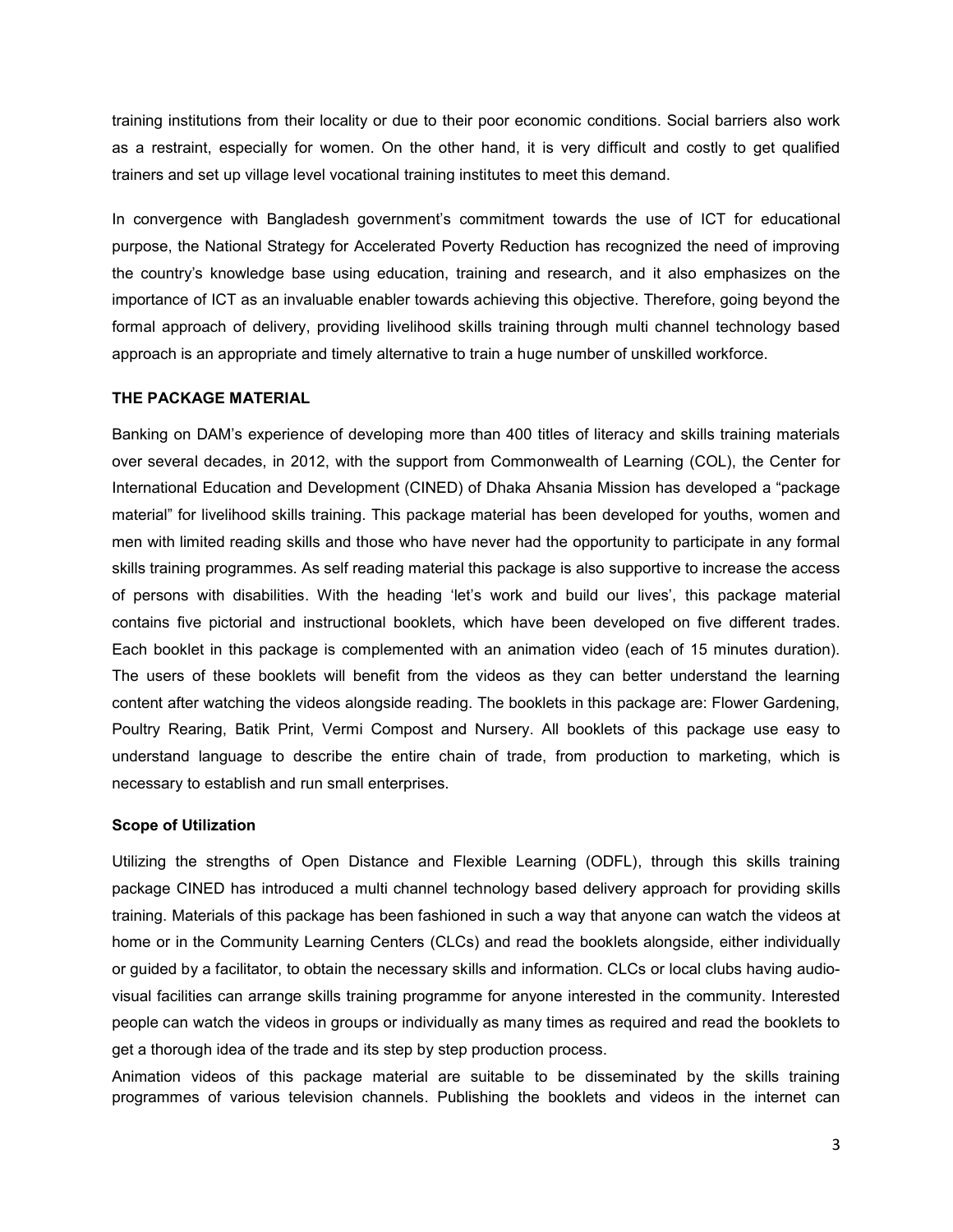facilitate online learning and open access for all, anytime and anywhere. In addition, the messages of the booklets and videos can be used to develop audio contents for broadcasting through community radios.

Technical training institutes that are offering different trade courses usually have many limitations. Many of them do not have competency based trade curriculum, skilled instructors and necessary equipments for providing practical training. This livelihood skills training package can be a very useful resource for these technical institutes.

### **Process of Development**

A systematic step by step process has been followed for development of the booklets and animation videos. At the beginning a need assessment exercise was conducted with the beneficiaries, existing vocational institutes and experts of vocational skills training providing agencies both from the government and private agencies to identify trades, required competencies and delivery approaches for the development of skills training materials.

Later, an expert team, consisting of ministry people, subject matter specialists, material developers and audio-visual experts, reviewed the findings of the needs assessment. This team analyzed existing curriculum of government and private training institutes and determined the competency level of the trades. Based on the selected competencies of different trades, education material developers and audiovisual experts developed the scripts of the five booklets and five animation videos.

Based on scripts of the booklets and animation videos, the five booklets and the five animation videos were developed by a group of material developers and audio visual and animation experts. All five booklets and animation videos were field-tested before finalization. CINED has developed a guidebook to support organizations who wish to conduct training of facilitators on this skills training package.

## **INITIATIVES OF CINED FOR UTILIZATION AND PROMOTION OF THE PACKAGE MATERIAL**

Before wide scale dissemination and use of the package material, CINED decided to use this package material in controlled groups in Dhaka Ahsania Mission. After a colorful launching ceremony of the package material in February 2013, CINED utilized Community Learning Centers (CLC) of DAM to provide livelihood skills training using the newly developed package material. So far, 535 persons, of whom 290 are female, received the training. Most of the trainees are members of the Community Learning Centers (CLCs). They received training on one or more trades.

To reach more people in the rural areas with this innovative livelihood skills training package,CINED took the initiative to utilize the popular and effective delivery mode of community radio broadcasting to disseminate the messages of the skills training booklet and videos. At present there are 14 community radios in Bangladesh, who are transmitting locally prepared programmes for the listeners of their respective areas, as per the local needs and dialects. To enhance the awareness and capacity of the community radios to develop and broadcast audio contents on livelihood skills, CINED organized a 3 days' training workshop with support from the Commonwealth Educational Media Centre for Asia (CEMCA)/ Commonwealth of Learning (COL) in June 2013. This initiative expanded the scope of dissemination of skills training by reaching the unreached population through community radio broadcasting channels.

CINED took another initiative and established a partnership with a national daily newspaper "Alokito Bangladesh" to popularize this skills training package through advertisement and featured stories on livelihood skills. This newspaper has a daily page, dedicated to disseminate good practices of the small entrepreneurs of the country, aiming to encourage potential entrepreneurs to start small enterprises so that they can contribute to the informal economy of Bangladesh. To provide continuous support and guidance to small entrepreneurs, a unit has been established in CINED named "Small Entrepreneurs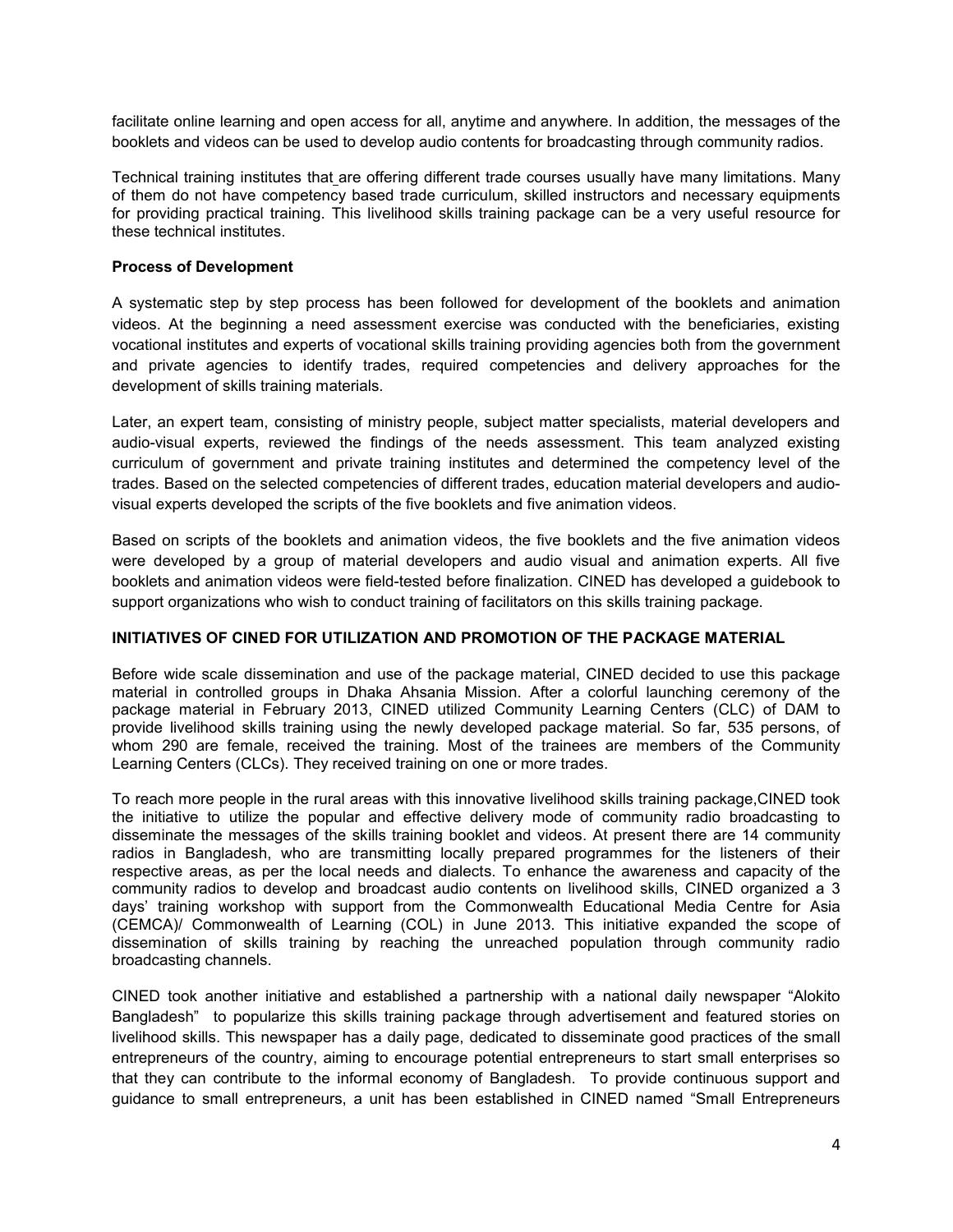Support Unit (SESU)" having a website (www.alokitobangladesh.com/sesu) and a hotline number so that anyone can get proper advice and assistance instantaneously. The website continuously uploads articles on good practices of small entrepreneurs of the country and useful information and publications. Anyone can read and download the skills training package from this website.

Copies of the booklets and animation videos have been distributed to selected government ministries, public and private technical vocational institutes, vocational and general schools, NGOs and interested stakeholders for their use. Efforts are underway to use this package material in the upcoming skills training programmes of Bureau of Non-formal Education (BNFE) in Bangladesh.

Individuals interested to engage in income generation are collecting this package and have started developing small enterprises in their homes. Dhaka Ahsania Mission through its 149 field offices in 48 districts are popularizing this package and have made this package available in the district, Upazila and village levels. Moreover, on demand, skills training packages are being sent through postal services.

After receiving skills training using this package material, so far 105 females and 35 males have taken initiative to start small enterprises. They are now at different stages of operating small business. CINED has taken up a joint initiative with the Micro Finance Programme of DAM to provide skills training to members of its 125 groups. Under this initiative, around 3000 group members, mostly women, will receive skills training using this package material. They will later be linked with Micro Enterprise Development Loan programmes of DAM.

With support from COL, the English version of 5 animation videos and 5 booklets has been prepared for wider replication of this innovative delivery approach in other countries.

# **MONITORING**

A list of competencies that the learners would achieve after reading the booklets and watching the videos of this package has been given at the end of each booklet for self monitoring of learning achievements. To assess the achievements from this package material, a simple monitoring system has been introduced to obtain qualitative and quantitative information. Organizations, using this skills training package, are providing periodical monitoring reports to CINED. These reports are being utilized to assess the efficiency and effectiveness of the package material. A central database has been established to preserve all monitoring information that will be later utilized for review and revision of this package material.

## **CHALLENGES FACED**

Developing booklets on livelihood skills for people with limited reading skills is very difficult, especially if providing technical information and narrating a production process is involved. After receiving skills training, people sometimes need financial assistance to start small businesses which requires a programmatic approach going beyond providing skills training alone.

Electricity and Audio- visual equipments are required for the demonstration of the animation videos, which are not always readily available in remote areas. Receiving monitoring information from the users is not regular in many cases.

## **LESSONS LEARNT**

Animation videos are very effective to demonstrate processes of production, which are difficult to create or arrange for video shooting. Production process of animation videos is time consuming and costly, but it is very effective and enjoyable for people of all age groups. People who received training through this skills training package highly appreciated its innovative and easy to understand delivery method, which is a combination of pictorial booklets and videos.